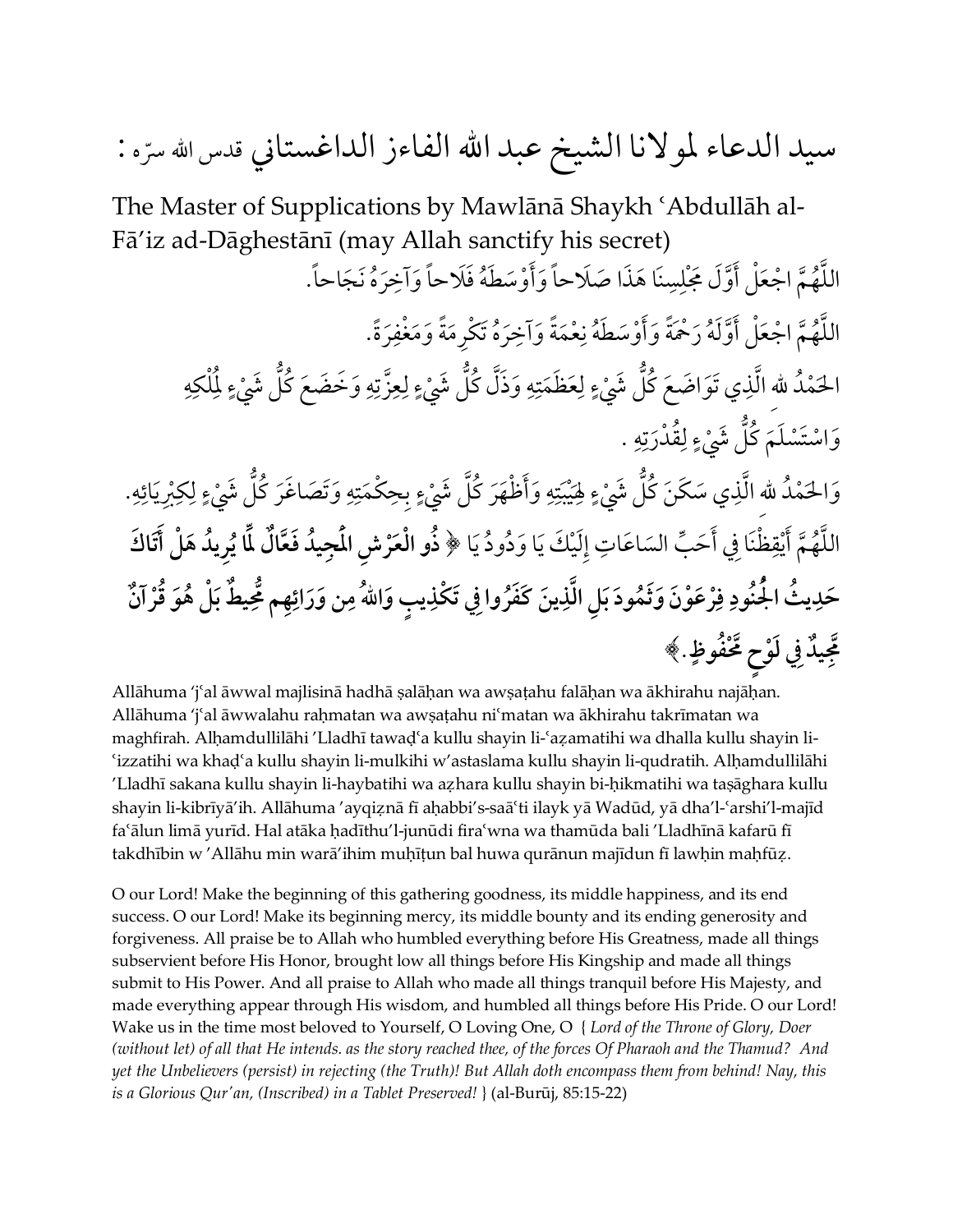ADDITIONAL SUPPLICATION ْ ِر م ْ اغف َّ ه ن ِوبي ا ُ ذُ ُ الل ِلي َّ ًير ِ َانيِ َ صغ ي َّ َما َ رب ي َ ك َّ َد ِ َوال ِ ُ ِ ِلج َو َو َ <sup>ل</sup> ِ م ِ يع الم ؤم ُ َو <sup>ن</sup> َين ِ ُ ْس ِ الم ِ ؤمنَ َ ات، والم ل <sup>م</sup> َين َو ِ ُ ْس الم ِ َ َت، ا َما ل ِ للأحي <sup>ا</sup> ِ اء نه َم و َ ُ ْمَوات، َو َ وَلا َْ تجَعْل م َ ِ لأ ِ َيمان ِ ْالإ ق َونا ب َُ ِ َ ين َ سب ِ َّ نَا الذ ِِ ْخَوان ْ َ ل َ نَا ولإ ِر ْ اغف يم ِ ٌ رح وف َّ ٌ ؤ ُ ن َك َ ر َّ ِ َّنَا إ َ َ نُوا رب ِ َ ين آم لذ َّ ل ِّ لا ًّ ِ ِنَا غ لوب ُ ق ُ َ ِفي احمين ِ ِ َرحَم َ الر ا أَ <sup>ي</sup>

Allāhuma 'ghfir lī dhunūbī wa li-wālidayya kamā rabbayānī šaghīra wa li-jamī¿i 'l-mūminīna wa 'l-mūmināti wa 'l-muslimīna wa 'l-muslimāti al-aħyā'i minhum wa 'l-amwāt. wa 'ghfir lanā wa li-ikhwāninā 'Lladhīna sabaqūna bi 'l-īmāni wa lā taj¿al fī qulūbanā ghillan li 'Lladhīna āmanū rabbanā innaka rā'ūfun raħīmun yā arħama 'r-rāħimīn.

O Allah forgive me my sins and my parents' just as they raised me when I was small and to all the believers, men and women, and all the Muslims, men and women, both the living among them and the dead. And {*"Forgive us, and our brethren who came before us into the Faith, and leave not, in our hearts, rancour against those who have* believed*. Our Lord! Thou art indeed Full of Kindness, Most Merciful."*} (al-Ḥashr, 59:10) O Most Merciful of those who show mercy!

م َّ ه اللُ ِ َّ ِ َج ب ِ َح اه ُ ِ ب الم ُس َطَف ْص يب َكَ ُ َرتَضى، َو ِ َى و َر الم ِ ول َكَ َ اه <sup>آ</sup>ِ َج <sup>ب</sup> ي ِ ْول ِ <sup>ئ</sup> َك ِ أَ ِ ر َ ام و َ الك ِ َج ب ِ اب َص َحَ اه ت ِ ه ِ َ ام، و الف َخ ِ ِ َج ب َآ ْل َط َ ان ا ُس اه َ ي ِلأ ِ ْول <sup>د</sup> ِ َ و َس انيِ تَ ْس ائَز ْالَد َ اغ ِ يد َي ا َلش َ يخ ع َبد االلهِ َ الف ِس ٌ ُ ََّم يد َ ي الشيخ مح َق اظ َم ا ِ َن َ ِ مجَ ْ ِفي ، أ َن لاَ ت َدع َ انيِ لح ل َِلا ِ ِ ًضا إ مري ه َ، و َلا َ َِلا َ قَضيتَُ د ً ينا إ ه َ،و َلا َ َِلا َ غَف َرتُ سنَ َ ا هَذ َ ا ذْن ًبا إ ه َ، و َشَفيتَ َ ائ َج ا ُلد ِ <sup>م</sup> َن حَو ِ ًة َ ح َ اج َلا ُ ا َ ا و ني َ َ لأ <sup>ي</sup> ِ مَ َّ ه اللُ َّ يَسرََتها. َِلا َ قَضيتََها َوَ ُ أُ ِسر خَرَة <sup>إ</sup> ِض َن َ ا و ْاق َور م ي ُ د ِ وننَ َ ا، و َف ِ ُ ر ُ ج هم ج ك ِ ومنَ َ ا و َف َ ُ ُ ر ث ُ ِ ر َوبنَ َ ا وَ ِ ت أْقَد َ ب صر ان َ ا و ْ امنَ ف َ َن ُ ُ ِ سنَ َ ا و َ على ا َلق ِوم ْال َك ِ ا على أْن رين ِ اف

Allāhuma bi-jāhi ħabībika 'l-Mušţafā wa rasūlik al-murtaļā wa bi-jāhi awlīyā'ik al-kirām wa bi jāhi saḥābatihi 'l-fikhām wa bi-jāhi sulṭān al-awlīyā sayyīdī ash-shaykh ʿabdullāh al-fā'izi addāghestānī wa sayyīdī ash-shaykh muḥammad nāzim al-ḥaqqānī an lā tadʿa fī majlisinā hadhā dhanban illa ghafartahu wa lā daynan illa qaḍaytahu wa lā marīḍan illa shafaytahu wa lā hājatan min hawā'ij ad-dunyā wa 'l-ākhirata illa qaḍaytahā wa yassartahā. Allāhuma yassir umūranā w'aqļi duyūninā wa farrij humūmanā wa farrij kurūbanā wa thabbit aqdāmanā w'anșurnā 'alā anfusinā wa 'alā 'l-qawmi'l-kāfirīn.

O Allah for the sake of Your Beloved Chosen Prophet and your Prophet with whom You are pleased, and for the sake of Your honoured saints and for the sake of the Prophet's inestimable companions and for the sake the Sultan of Saints our master Shaykh ¿Abdullāh al-Fā'iz ad-Dāghestānī and my master Shaykh Muħammad Nazim al-Haqqānī do not leave anyone in this gathering whose sins have not been forgiven, and no debt that has not been forgiven, and no ill one who has not been cured and no need of this life or the Hereafter except that You have